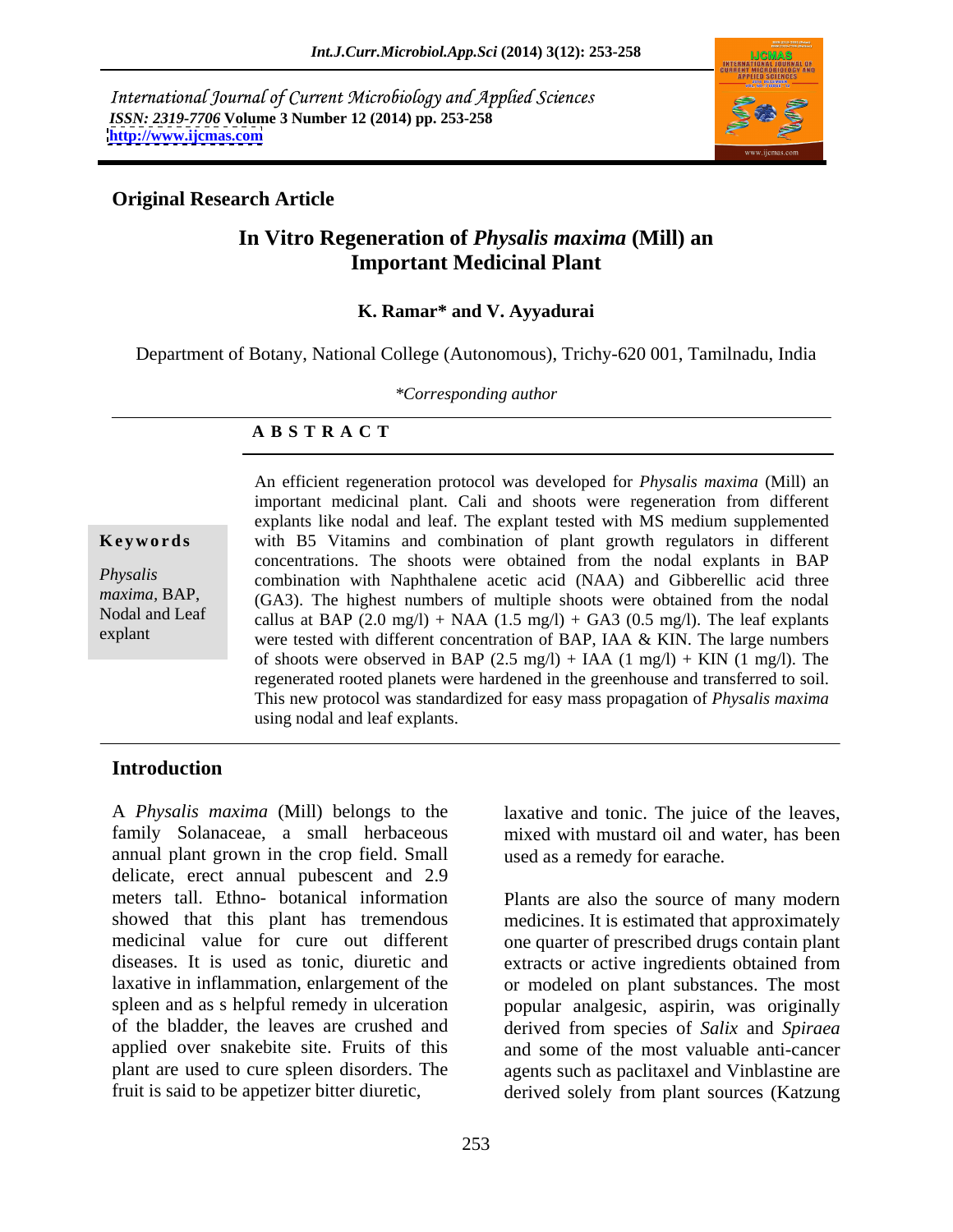BG 1995). Plants are the traditional source Surface sterilized explants were aseptically of many chemicals used as pharmaceutical. inoculated in MS medium Murashige T and Most valuable Phytochemical are products Skoog F (1962). Supplemented with B5 of plant secondary metabolism. vitamins Gamborg OL et al., (1968) 30 % Biotechnological tools are important for sucrose and solidified with 0.8% agar. The multiplication and genetic enhancement of the medicinal plants by adopting techniques (0.5-4.0 mg/l), IAA (0.5-1.5 mg/l), NAA such as  $in - vitro$  regeneration and genetic  $(0.5{\text -}2.0 \text{ mg/l})$ , GA3  $(0.5{\text -}2.5 \text{ mg/l})$  and KIN transformations. *In vitro* propagation of (0-1.5 mg/l) were used. PH was adjusted to plants holds tremendous potential for the  $5.8 \pm 0.1$  with 0.1 N NaOH or 0.1 N HCl production of high- quality plant based before autoclaving at 121° C and 15 lb for medicines. Numerous factors are reported to  $\qquad 20 \text{ min}$ . All cultures were maintained at  $22 \pm$ influence the success of *in – vitro* propagation of different medicinal plants Hu bhotosynthetic flux of 12.6  $\mu$ mol2/s, which CY and Wang PJ (1983), Hussey G (1980), was provided by cool daylight fluorescent Short KC and Roberts AV (1991). A few lamps. For hardening-off, 7 to 8 weeks old scientists have reported *in vitro* tissue rooted shoot lets were removed from the culture protocols with different culture flacks. After freeing the agar with combinations of plant growth hormones Purohit M *et, al.* (1995), Ekiert H and small polythene bags containing sterilized Gomolka E (2000), Pande D, *et, al.* (2000). cow – dung, sand and red soil (1: 2: 3) and

The present investigation was carried out to develop a simple and efficient protocol for rapid Micropropagation and conservation of *Physalis maxima*. This is an alternative and cost effective method to improve the crop

for 20 min, then they were cleaned with 0.01% HgCl2 (w/v) solution for 2 min and again washed well in distilled water three four times to remove all traces of Hgcl2.

vitamins Gamborg OL *et al.,* (1968) 30 % sucrose and solidified with 0.8% agar. The MS with different concentration of BAP 1 ° C less than 16 hrs photoperiod at a rooted shoot lets were removed from the the running water they were transferred in to kept in a mist house. After acclimation in the house for 2 months, they were transferred to green house.

## **Result and Discussion**

production of medicinal plant. The different explants like nodal and leaves **Materials and Methods Concentration of BAP** in combination with *Physalis maxima* (Mill) were collected from maximum number of multiple shoots were the river of kavery, Tiruchirappalli, obtained from nodal explant of *Physalis*  Tamilnadu. The explants were taken from 4- *maxima* at BAP (2.0 mg/l) + NAA (1.5 5 months old plants. All the explants were mg/l) + GA3 (0.5 mg/l) showed the mean Washed thoroughly with running tap water vale 15.3 is the best response (Table - 1) liquid detergent Tween 20 (1%v/v) for 5-10 multiple shoots were obtained from leaf min and rinsed with sterile double distilled explant of *Physalis maxima* at NAP (2.0 water, they were then surface sterilized with  $mg/l$  + IAA (1 mg/l) +KIN (1mg/l showed from *Physalis maxima* were used at different IAA, IBA, 2,4-D, NAA, GA3 and KIN. The (fig. 1, 2. A  $\&$  B). The large numbers of the mean vale 13.5 is best response (Table- 2) (Fig. 3, 4. C & D).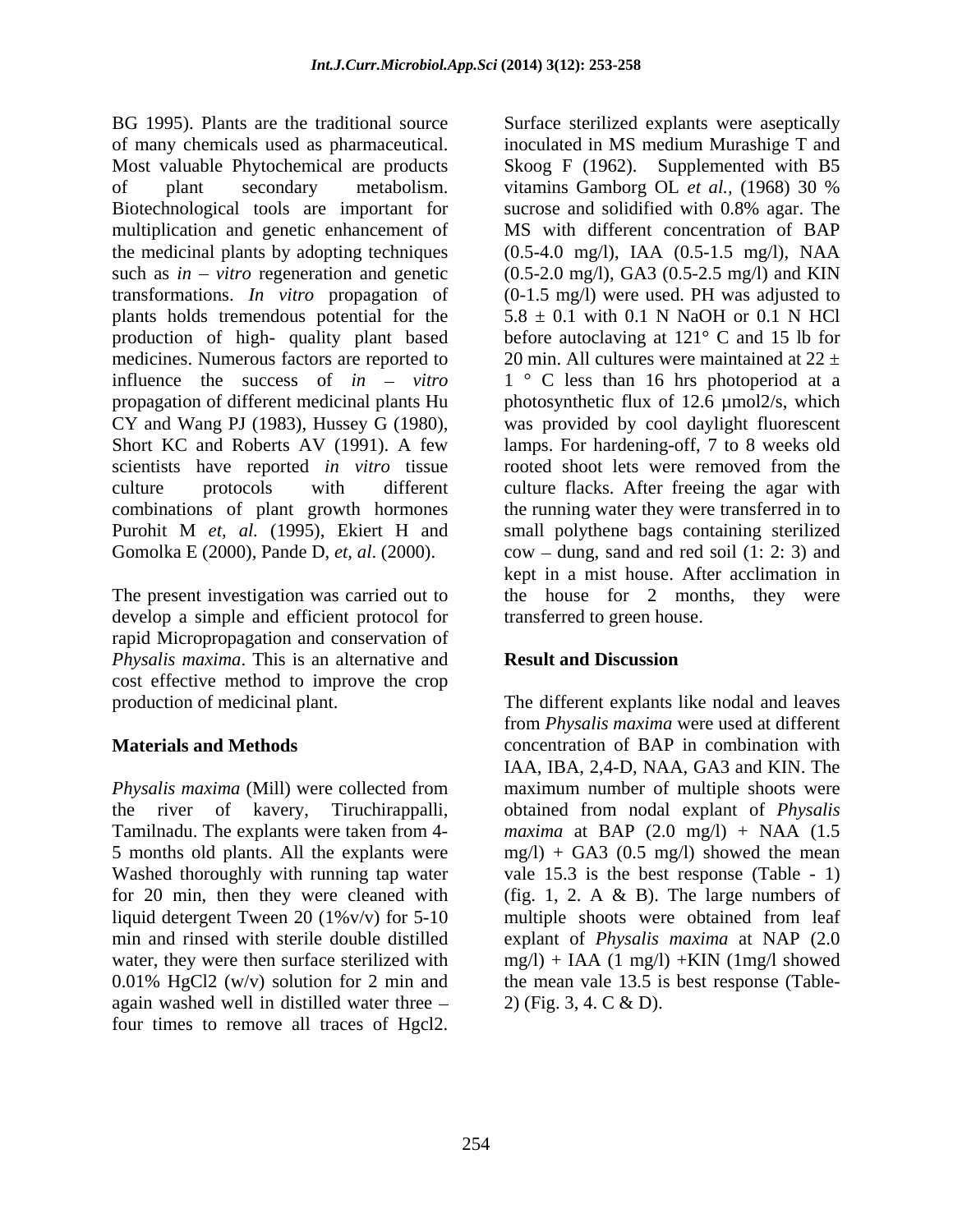| <b>S.</b> |            | <b>Different Concentration of Growth regulators.</b> |     | No. of shoots/  |
|-----------|------------|------------------------------------------------------|-----|-----------------|
| $\bf No$  |            |                                                      |     |                 |
|           | <b>BAP</b> | <b>NAA</b>                                           | GA3 |                 |
|           | 0.5        |                                                      |     | $13.0 \pm 0.53$ |
|           | 1.0        | 0.5                                                  |     | $13.8 \pm 0.55$ |
|           | 1.5        | 1.0                                                  |     | $12.0 \pm 0.39$ |
|           | 2.0        | 1.5                                                  | 0.5 | $15.3 \pm 0.51$ |
|           | 2.5        | 1.5                                                  | 1.0 | $11.5 \pm 0.50$ |
| -6        | 3.0        | 1.5                                                  | 1.5 | $14.5 \pm 0.83$ |
|           | 3.5        | 1.5                                                  | 2.0 | $9.6 \pm 0.60$  |
| 8         | 4.0        | 1.5                                                  | 2.0 | $8.7 \pm 0.76$  |
|           |            |                                                      |     |                 |

# **Table.1** Multiple shoot induction from nodal explants of *Physalis maxima* L

**Table.2** Multiple shoot induction from leaf explants of *Physalis maxima* L.

|                       | <b>Different Concentration of Growth regulators.</b> |            |            |                                                          |
|-----------------------|------------------------------------------------------|------------|------------|----------------------------------------------------------|
| $\vert$ S. No $\vert$ |                                                      |            |            | No. of shoots/<br>$\vert$ explants Mean $\pm$ SD $\vert$ |
|                       | <b>BAP</b>                                           | <b>IAA</b> | <b>KIN</b> |                                                          |
|                       |                                                      |            |            |                                                          |
|                       | 0.5                                                  | 0.5        |            | $9.8 \pm 0.61$                                           |
|                       | 1.0                                                  | 0.5        |            | $13.8 \pm 0.55$                                          |
|                       | 1.5                                                  | 0.5        | 0.5        | $11.7 \pm 0.64$                                          |
|                       | 2.0                                                  | 1.0        | 1.0        | $13.5 \pm 0.46$                                          |
|                       | 2.5                                                  | 1.0        | 1.0        | $12.0 \pm 0.51$                                          |
|                       | 3.0                                                  | 1.5        | 1.5        | $11.6 \pm 0.52$                                          |
|                       | 3.5                                                  | 1.5        | 1.5        | $11.4 \pm 0.59$                                          |
| $\Omega$              | 4.0                                                  | 1.5        | 1.5        | $10.7 \pm 0.56$                                          |
|                       |                                                      |            |            |                                                          |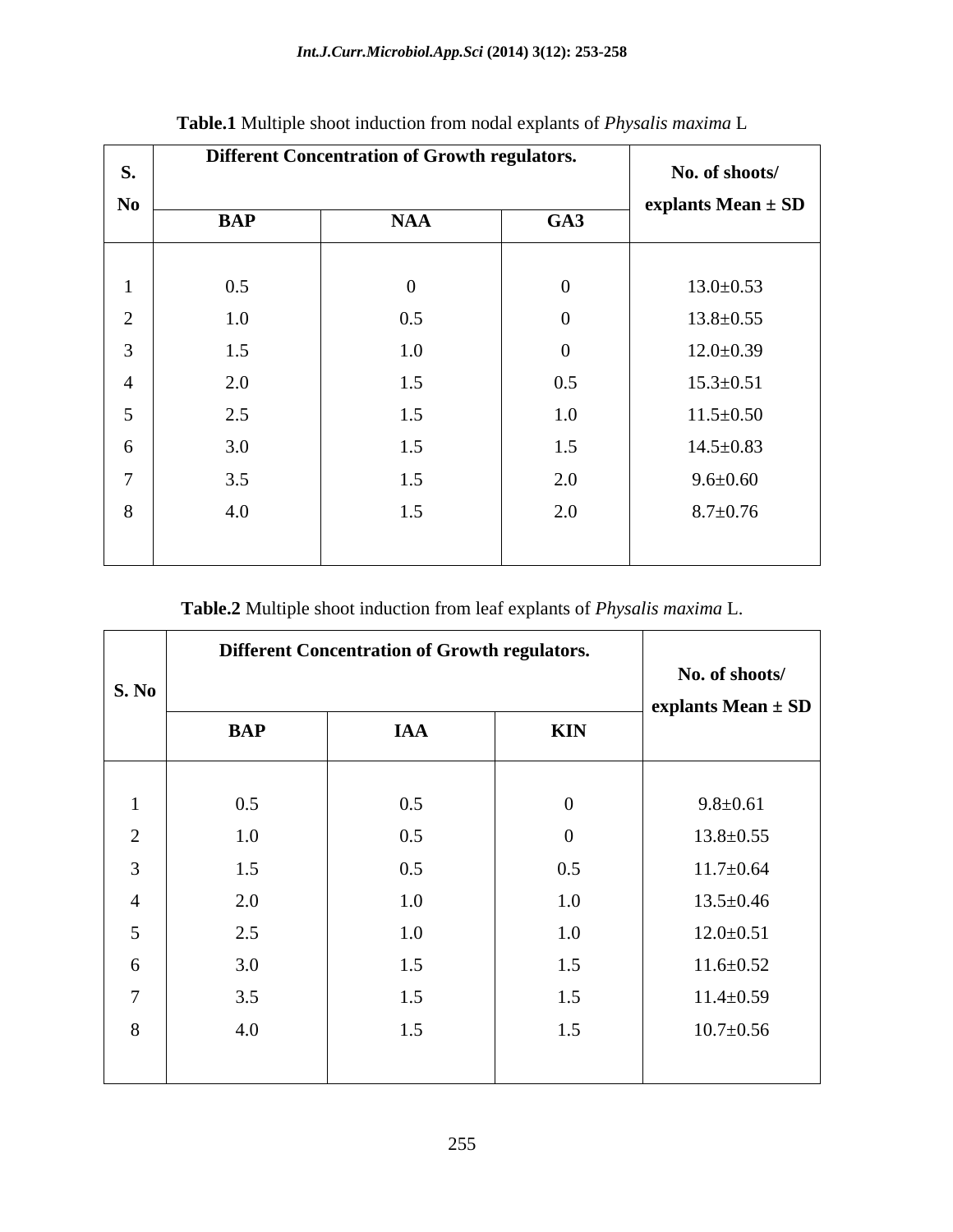

**Fig.1** A. Multiple Shoots from nodal explant

**Fig.2** B. Elongated Shoots from nodal explant



**Fig.3**. C. Shoot initiation from leaf explant



**Fig.4.** D. Multiple elongated shoots from leaf explant

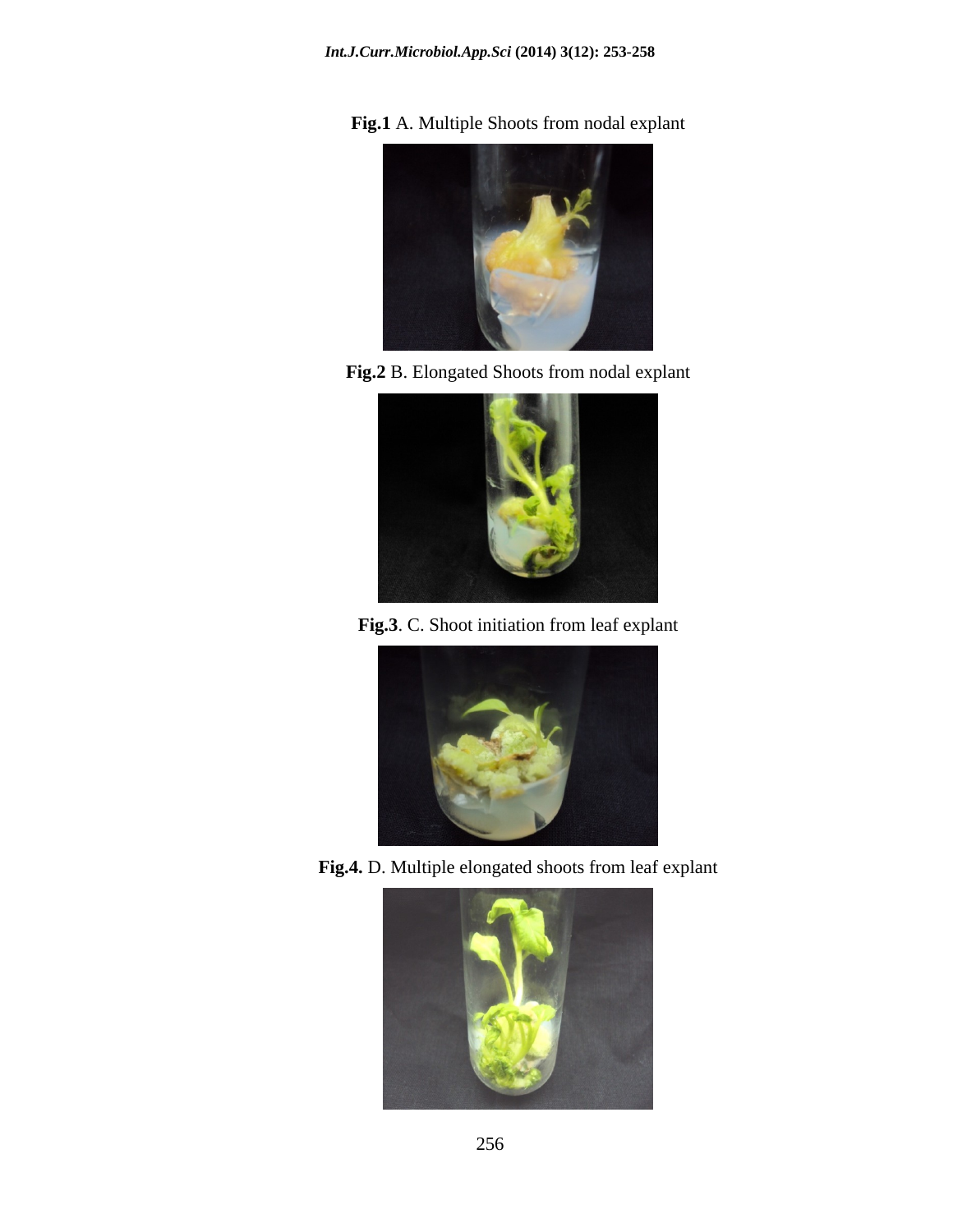Shoot initiation was reduced by increasing and conservation of this important the concentration of BAP  $(3.0 - 4.0 \text{ mg/l})$ on MS Similar results have also suggested the same type of explants for propagation In this present investigation, we have of other medicinal plants, such as, the reported very simple and efficient protocol maximum number of shoots was obtained for plant *in vitro* Regeneration of *Physalis*  from nodal explant of *Aegle marmelos* (L) at BAP (2.5 mg/l) and IAA (1.0 mg/l) Ajithkumar D and Seeni S (1998). Solanaceae. This ensures large scale Multiple shoots were produced from nodal propagation to the targeted plants, which is explants of lime Abdul-Aziz M and Al- important for the sustainable supply of Bahrany (2002). Shoots multiplication of *Bupleurum distichophyllum* was achieved industries and for conservation of elite from the nodal and shoot tip explants of germplasm in nature resources. In the mature plants at BAP (1.0 mg/l) + NAA present investigation on *Physalis maxima* (0.1 mg/l). The combination of BAP and by using Nodal and Leaf explants for GA3 was also found to be effective for producing of multiple elongated shoots both types of explants Karuppusamy S and were observed. Pullaiah T (2007). The optimum number of shoos were obtained from nodal explant of *Adhatoda beddomei* at BAP (3.0 mg/l),  $2$ -ip  $(0.5 \text{ mg/l})$  and IAA  $(1.0 \text{ mg/l})$ Charantharayil G *et, al.* (1994). The maximum of shoots were obtained ... (Autonomous), from nodal explant of *portulace grandiflora* at BAP (4.0 mg/l) Ashok K *et al*., (2010). Shoots multiplication of *Echinacea purpurea* was achieved from the leaf explants of mature plants at BAP  $(4.44 \mu M)$  and NAA  $(0.054 \mu M)$ , providing high shoot regeneration Abdul-Aziz M and Al-Bahrany (2002) frequencies (100%) associated with a high<br>
First of Phytohormones on *in vitro*<br>

number of shoots per explant (7.7 shoots/<br>
shoots multiplication and rooting number of shoots per explant (7.7 shoots/ explant) Koroch A *et, al* (2002).Optimum number of regenerated shoots were obtained from leaf explants of Dwarfing apple rootstocks at 10 μM BAP, 1 μM Ajithkumar D and Seeni S (1998) Rapid NAA and 3 % sucrose Welander M and clonal multiplication through in vitro Maheswara G (1992), Bhagyalakshmi N and Singh NS (1988), Murch SJ *et, al.* marmelos (L.) Corr., a medicinal tree.<br>(2000). Plant Cell Reports. 17 (5): 422-426

Rooted plant lets were successfully hardened and transferred in to the soil, this protocol can be used as efficient tool rapid<br>
multiplication maintenance of germplasm<br>
Sciences. 6 (3): 327-330 multiplication maintenance of germplasm Sciences. 6 (3): 327-330

medicinal species in natural resources.

*maxima* as compared to the methods described for other members of important for the sustainable supply of plant materials to the pharmaceutical were observed.

# **Acknowledgement**

The authors are thankful to the management of National College Tiruchirappalli, Tamilnadu, India, for providing the necessary facilities.

# **References**

- Abdul-Aziz M and Al- Bahrany (2002) Effect of Phytohormones on *in vitro* shoots multiplication and rooting of lime *Citrus aurantifolia* (Christm) Scientia Horticulture. 95 (4): 285- 295.
- Ajithkumar D and Seeni S (1998) Rapid clonal multiplication through in vitro auxiliary shoot proliferation of Aegle marmelos (L.) Corr., a medicinal tree. Plant Cell Reports. 17 (5): 422-426
- Ashok K. Jain and Mudasir Bashir (2010) *In vitro* propagation of a Medicinal plant portulaca grandiflora. Hook. *World Journal of Agricultural Sciences*. 6 (3): 327-330

Bhagyalakshmi N and Singh NS (1988)